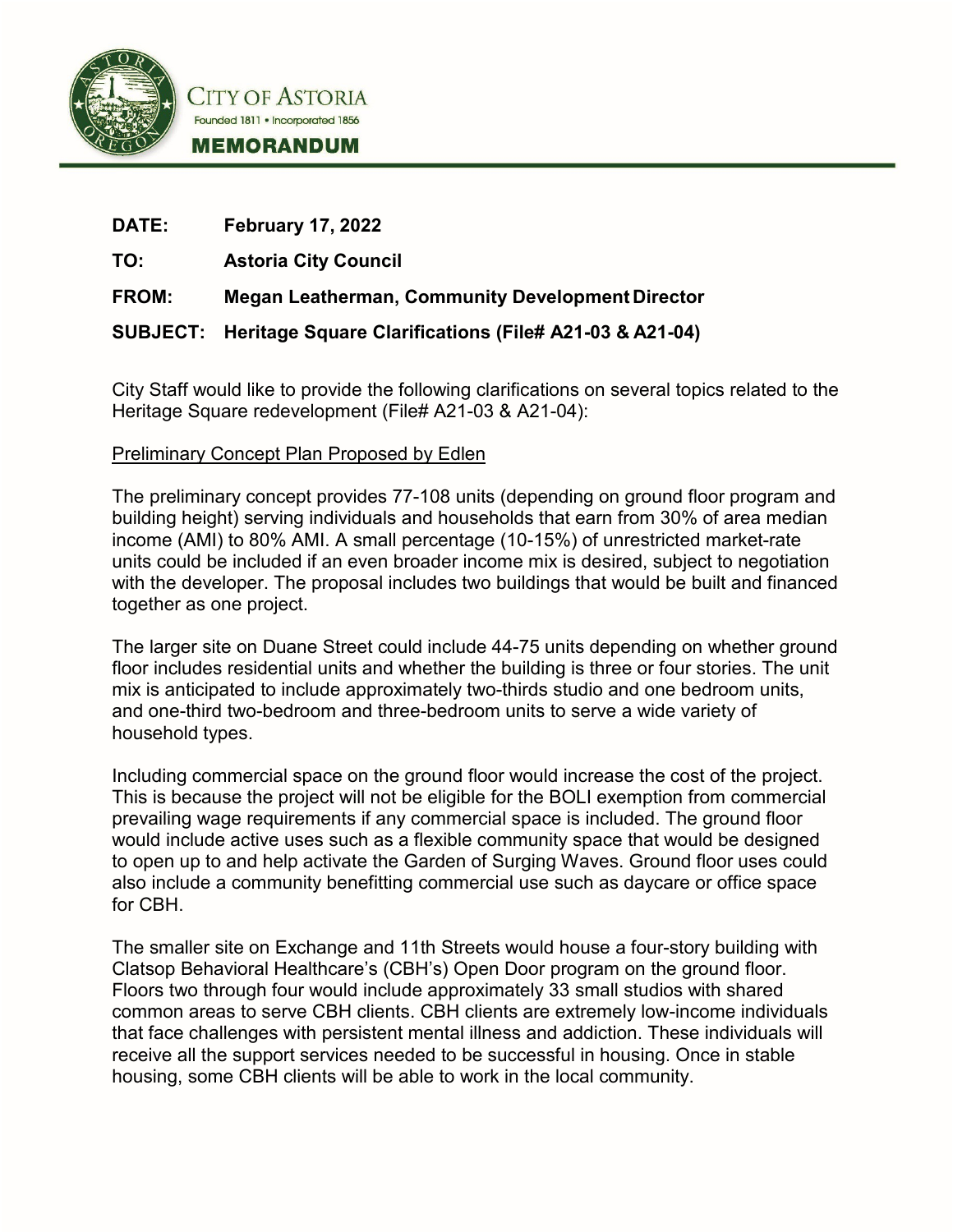The current concept provides forty-nine (49) parking spaces.

Please note that the above described program is, again, preliminary. It is very likely that the program (unit count, parking, ground floor uses, etc.) will evolve in continuing negotiations between the City and the developer. All formal actions regarding the program will be subject to a Disposition & Development Agreement between the City and developer, which will in turn require a public hearing of the City Council.

# **Process**

If the City Council enters an agreement (ENA) this proposal will need to submit additional applications to the City. While the property is in the "downtown area" as referenced by several city plans, it is not in the Urban Core Overlay zone. A map of this overlay is below.



Since it is not in the Urban Core Overlay, nor any other overlay, it would *not* be required to go in front of the Design Review Commission. However, it is located in the Downtown Historic District, and is adjacent to historic buildings, so it would need to go to the Historic Landmarks Commission (HLC) for consideration. This would be held at a public meeting in which members of the public will be able to provide comment. The criteria for the HLC includes the design of the proposed structure and its compatibility with the design of adjacent historic structures considering scale, style, height, architectural detail and materials. In addition, the location, orientation of the new structures on the site will need to be consistent with the typical location and orientation of adjacent structures.

They will also need to obtain a variety of building permits and engineering approvals.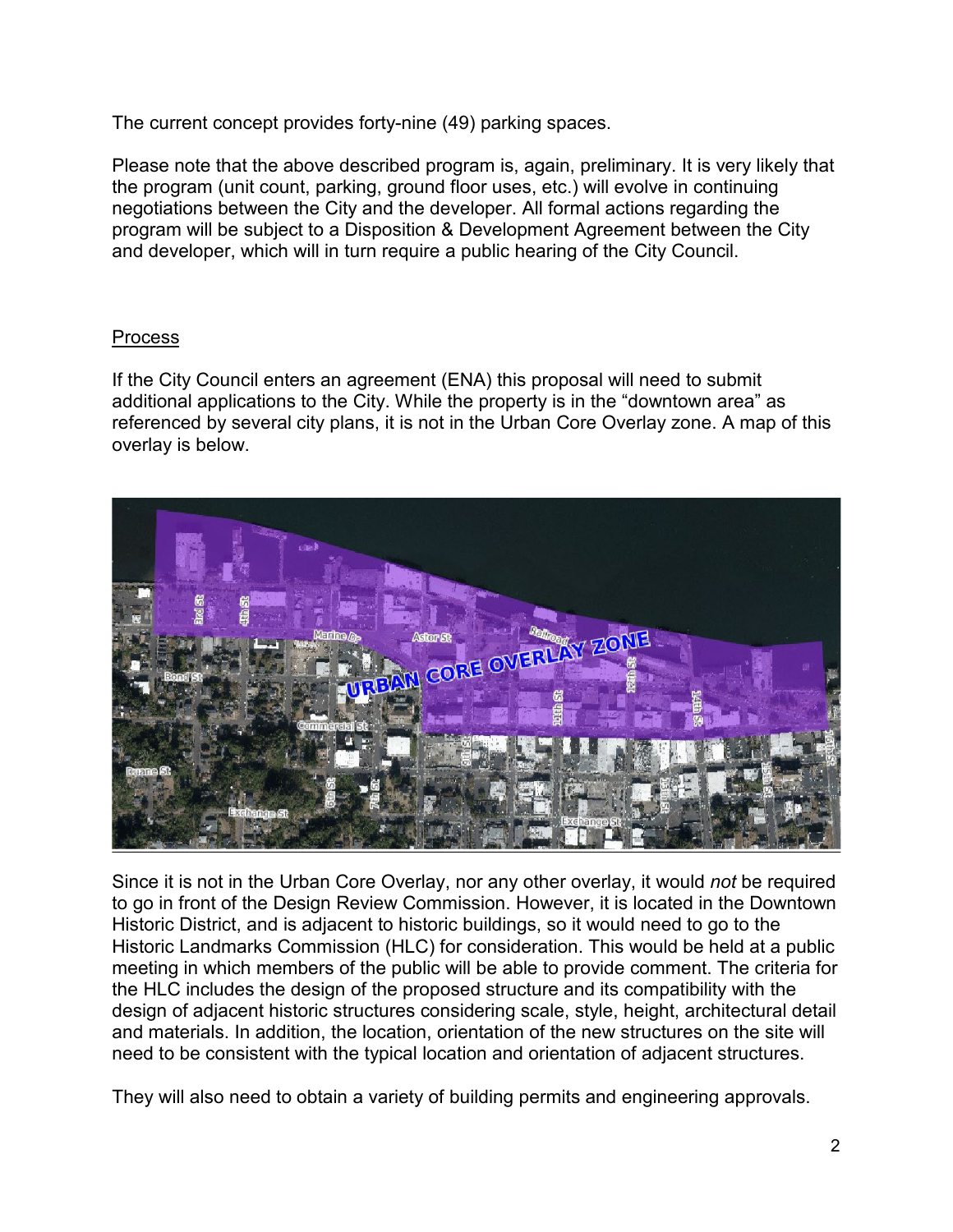## Housing & Income

There is no single definition of affordable housing. What is considered "affordable" by a family earning \$100,000 a year will be out of reach for another family that earns only \$25,000 a year. Incomes and housing costs also vary by location. A typical home in one community might cost \$300,000, while that same house would cost half as much in another part of the country.

Rules of thumb are often used to determine affordability. For example, the federal government considers housing to be affordable if a family spends no more than 30% of its income on its housing costs, including utilities. Using this benchmark, a family earning \$30,000 a year could afford to pay up to \$9,000 a year (or \$750 a month) on housing. In the private sector, lenders underwriting home purchases typically require that families spend no more than some set percentage of income (such as 28%) for mortgage payments, taxes, and insurance.

Yet, these "rules" don't tell the whole story. A family making \$200,000 per year can afford to spend more than 30% of its income on housing and have enough left over to meet other necessities, but a family making \$20,000 might not be able to make ends meet on the income left over after spending 30% for housing. A family's capacity to meet other expenses depends on other factors such as family size and age of children.

Ultimately, families of all incomes need affordable homes. Homes that are decent and accessible to jobs, shopping and other services, and available at a cost that allows them to provide for life's other necessities, such as food, clothing, and medical care.

Most housing, affordable or otherwise, is provided by the private market place. That is, developers, homebuilders, or landlords compete to sell or rent units to potential homebuyers or tenants to buy or rent. Some households, particularly lower- income households, are at a great disadvantage when it comes to renting or buying marketrate homes. They may have to pay excessive portions of their income, crowd in with other families to pool resources, or live in substandard conditions. That is why various government programs have been created to help people obtain decent, affordable homes.

Subsidized housing is housing that is made available at below market rates through the use of government subsidies. Unlike other government programs, such as food stamps or Medicaid, housing subsidies are not an entitlement and are generally in short supply. Many communities have long waiting lists for housing assistance.

Many working families must choose between paying exorbitant housing costs to live close to their jobs or enduring lengthy commutes from areas with more affordable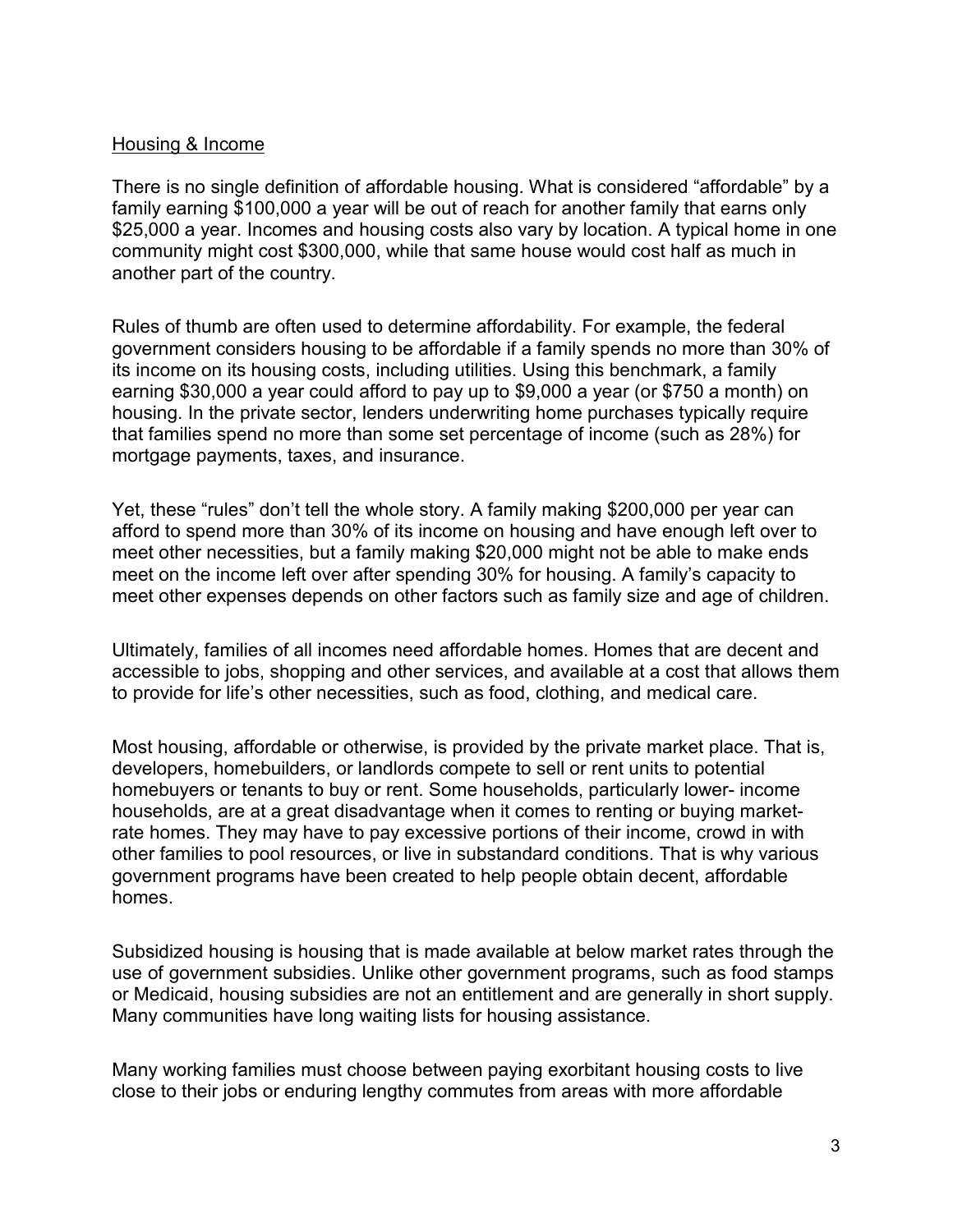housing. In areas with particularly high housing costs, employers may have difficulty retaining employees because the workers do not make enough to afford nearby homes and tire of long commutes.

There is also an issue of equity. People who provide the bulk of essential services in their communities- teachers, police officers, fire fighters, hospital workers, laundry, and restaurant workers- often cannot afford to live in the communities they serve. Cities become ever more sprawling, leading to increases in traffic congestion, air pollution, and road maintenance costs that negatively affect the quality of life for all residents in the community.

The families in need of housing do not fall neatly into a single narrow income category. Employees in some industries (e.g. retail sales, food service, tourism) are likely to be in the lower income ranges. Seasoned workforce jobs with education or training requirements, such as teachers, police officers, nurses, etc., may fall into the middle income brackets but still find it difficult to afford homes in the community where they work.

The Low-Income Housing Tax Credit (LIHTC) program is administered by the Internal Revenue Service (IRS). Pursuant to an IRS revenue ruling, participating properties base their rents on the income limits that HUD (aka United States Department of Housing and Urban Development) is mandated to publish. Since this project will submit an application for LIHTC, and because it is utilized by the majority of the industry, City staff will use the terms and calculations adopted by HUD.

HUD estimates Median Family Income (MFI) annually for each metropolitan area and non-metropolitan county. The metropolitan area definitions are the same ones HUD uses for Fair Market Rents (except where statute requires a different configuration). HUD calculates Income Limits as a function of the area's Median Family Income (MFI). The basis for HUD's median family income is data from the American Community Survey of the US Census.

The term Area Median Income is the term used more generally in the industry. If the term Area Median Income (AMI) is used in an unqualified manor, this reference is synonymous with HUD's MFI. However, if the term AMI is qualified in some way – generally percentages of AMI, or AMI adjusted for family size, then this is a reference to HUD's income limits, which are calculated as percentages of median incomes and include adjustments for families of different sizes. The tables below display current AMI by household size and hourly wages for our region.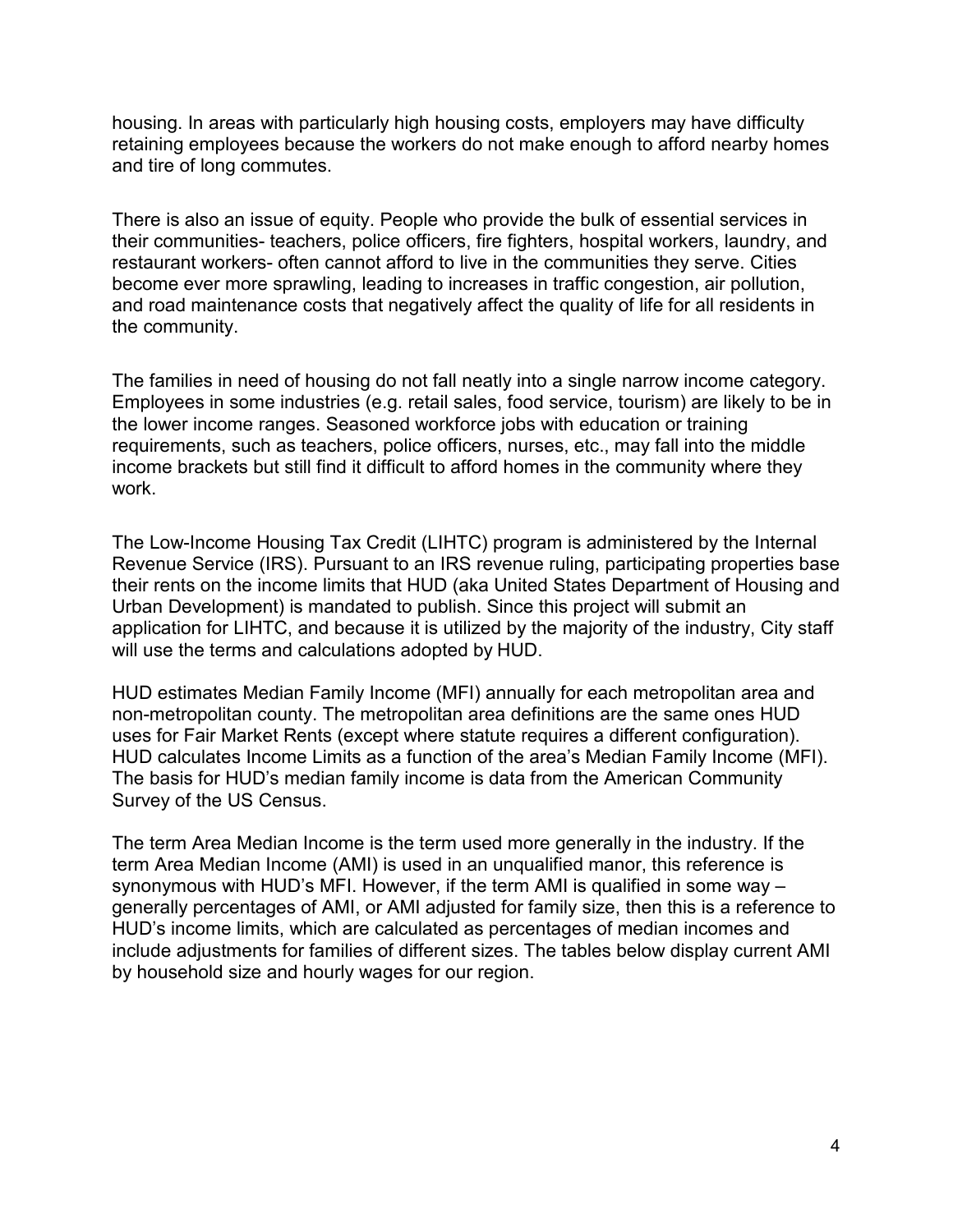|      |          | person 2 person 3 person 4 person       |          |          |
|------|----------|-----------------------------------------|----------|----------|
| AMII |          | household household household household |          |          |
| 30%  | \$15,330 | \$17.520                                | \$19,710 | \$21,870 |
| 60%  | \$30,660 | \$35,040                                | \$39,420 | \$43,740 |
| 80%  | \$40.880 | \$46,720                                | \$52.560 | \$58,320 |
| 100% | \$51,100 | \$58,400                                | \$65,700 | \$72.90  |

Area Median Income by Household Size

Annual, Hourly Rates, for 60%, 80% AMI

#### 60% AMI

|             | Household   Annual Gross | Hourly             |
|-------------|--------------------------|--------------------|
| <b>Size</b> | Income i                 | Wage               |
|             | \$30,660                 | \$14.74\$          |
|             |                          | $$35,040$ $$16.85$ |
|             | \$39,420                 | \$18.95            |
|             |                          | \$43.740 \$21.03   |

#### 80% AMI

|      | Household Annual Gross | Hourly  |
|------|------------------------|---------|
| Size | Income                 | Wage    |
|      | \$40,880               | \$19.65 |
|      | \$46,720 \$22.46       |         |
|      | $$52,560$ $$25.27$     |         |
|      | \$58,320 \$28.04       |         |

For more information about the requirements of the state funding components please see attached overview and Q & A

### City Communications

Local housing providers were approached for the project, and included in the review team. The City's consultant, John Southgate, spoke with about six local developers/providers about the opportunity, none of whom opted to respond to the Request For Expression of Interest (RFEI). In addition, the Mayor appointed one of those developers (Walt Postlewait) to serve on the review team.

The City had conversations with the American Legion, the Liberty Theater, and the Sunday Market (ADHDA). They were conducted as one-on-one interviews with Mr. Southgate and input was incorporated into a brief. He also participated in meetings of the Astoria Downtown Historic District Association (September 2021 and January 2022) again about a month ago) to brief them on the project and the process.